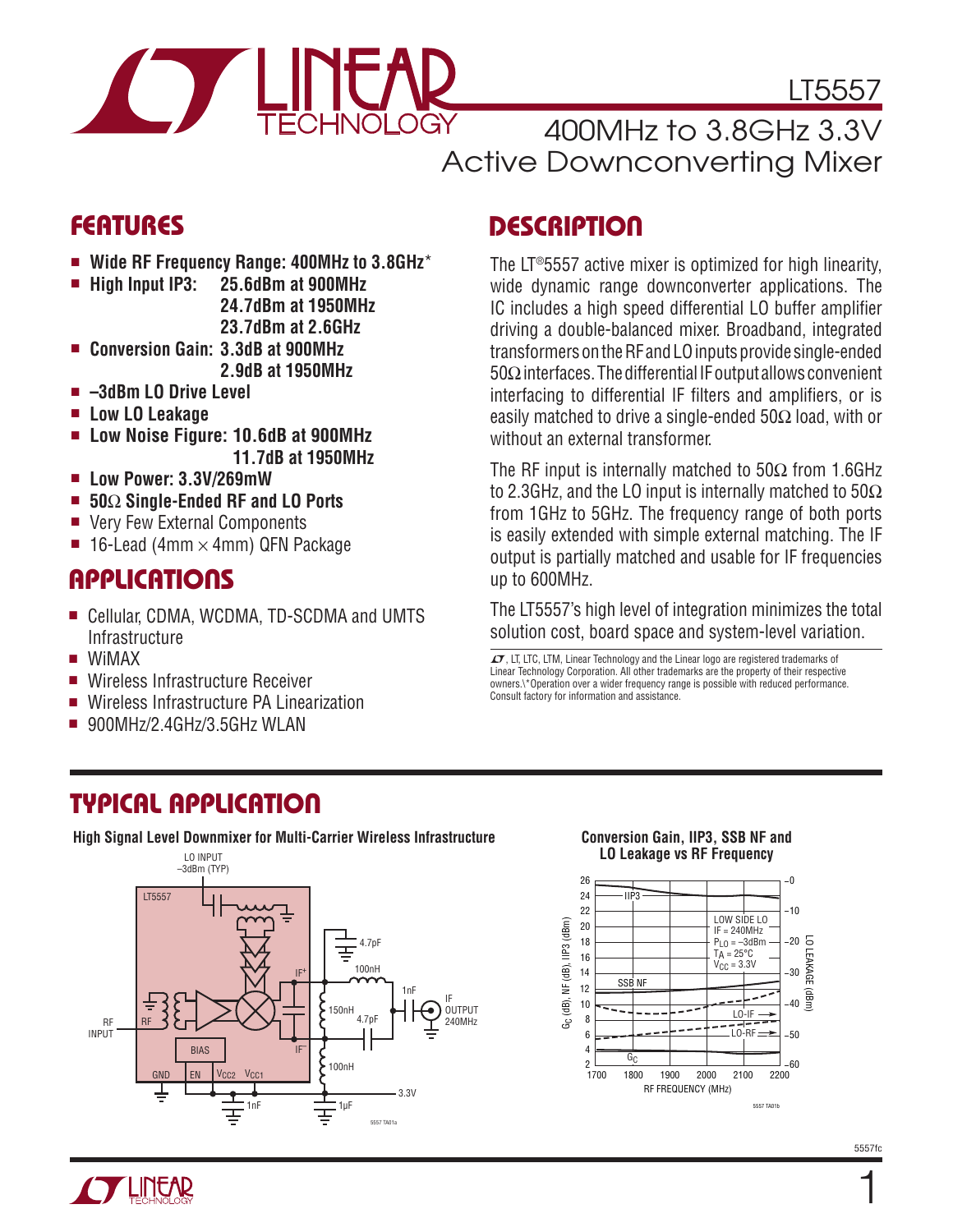### Absolute Maximum Ratings

| (Note 1)                                  |  |
|-------------------------------------------|--|
|                                           |  |
|                                           |  |
| LO Input Power (380MHz to 4.2GHz)  +10dBm |  |
|                                           |  |
| RF Input Power (400MHz to 3.8GHz)  +15dBm |  |
| <b>Continuous RF Input Power</b>          |  |
|                                           |  |
|                                           |  |
|                                           |  |
|                                           |  |
|                                           |  |
|                                           |  |

## Pin Configuration



CAUTION: This part is sensitive to electrostatic discharge (ESD). It is very important that proper ESD precautions be observed when handling the LT5557.

### Order Information

| <b>LEAD FREE FINISH</b>                                                                                                                                                                                                            | <b>TAPE AND REEL</b> | <b>MARKING</b><br><b>PART</b> | ' PACKAGE DESCRIPTION                    | <b>TEMPERATURE RANGE</b>   |  |
|------------------------------------------------------------------------------------------------------------------------------------------------------------------------------------------------------------------------------------|----------------------|-------------------------------|------------------------------------------|----------------------------|--|
| LT5557EUF#PBF                                                                                                                                                                                                                      | _T5557EUF#TRPBF      | 5557                          | ' 16-Lead (4mm $\times$ 4mm) Plastic QFN | ; to 85°C<br>$-40^{\circ}$ |  |
| $\bigwedge$ in the contract of the contract of the contract of the contract of the contract of the contract of the contract of the contract of the contract of the contract of the contract of the contract of the contract of the |                      |                               |                                          |                            |  |

Consult LTC Marketing for parts specified with wider operating temperature ranges. Consult LTC Marketing for information on non-standard lead based finish parts. For more information on lead free part marking, go to: http://www.linear.com/leadfree/

For more information on tape and reel specifications, go to: http://www.linear.com/tapeandreel/

#### DC Electrical Characteristics  $V_{CC} = 3.3V$ , EN = High, T<sub>A</sub> = 25 $^{\circ}$ C, unless otherwise specified. Test

**circuit shown in Figure 1. (Note 3)**

| <b>PARAMETER</b>      |                                                                                                                                   | <b>CONDITIONS</b> | <b>MIN</b> | <b>TYP</b>                  | <b>MAX</b> | <b>UNITS</b>         |
|-----------------------|-----------------------------------------------------------------------------------------------------------------------------------|-------------------|------------|-----------------------------|------------|----------------------|
|                       | <b>Power Supply Requirements (V<sub>CC</sub>)</b>                                                                                 |                   |            |                             |            |                      |
| <b>Supply Voltage</b> |                                                                                                                                   |                   | 2.9        | 3.3                         | 3.9        |                      |
| <b>Supply Current</b> | $V_{CG1}$ (Pin 7)<br>$V_{CC2}^{C2}$ (Pin 6)<br>IF <sup>+</sup> + IF <sup>-</sup> (Pin 11 + Pin 10)<br><b>Total Supply Current</b> |                   |            | 25.1<br>3.3<br>53.2<br>81.6 | 60<br>92   | mA<br>mA<br>mA<br>mA |

**Enable (EN) Low = Off, High = On**

| Shutdown Current            | $EN = Low$     |     | 100      | μA |
|-----------------------------|----------------|-----|----------|----|
| Input High Voltage (On)     |                | 2.7 |          |    |
| Input Low Voltage (Off)     |                |     | 0.3      |    |
| <b>EN Pin Input Current</b> | $EN = 3.3V$ DC |     | 90<br>53 | μA |
| Turn-ON Time                |                |     | 1.6      | μs |
| Turn-OFF Time               |                |     | 1.6      | μs |

## AC ELECTRICAL CHARACTERISTICS Test circuit shown in Figure 1. (Notes 2, 3)

| <b>PARAMETER</b>            | <b>CONDITIONS</b>                                                                | MIN | <b>TYP</b>   | <b>MAX</b> | <b>UNITS</b>             |
|-----------------------------|----------------------------------------------------------------------------------|-----|--------------|------------|--------------------------|
| RF Input Frequency Range    | No External Matching (Midband)<br>With External Matching (Low Band or High Band) | 400 | 1600 to 2300 | 3800       | <b>MHz</b><br><b>MHz</b> |
| LO Input Frequency Range    | No External Matching<br>With External Matching                                   | 380 | 1000 to 4200 |            | <b>MHz</b><br><b>MHz</b> |
| IF Output Frequency Range   | Requires Appropriate IF Matching                                                 |     | $0.1$ to 600 |            | <b>MHz</b>               |
| <b>RF Input Return Loss</b> | $Z_0$ = 50 $\Omega$ , 1600MHz to 2300MHz (No External Matching)                  |     | >12          |            | dB                       |
|                             |                                                                                  |     |              |            | 5557fc                   |

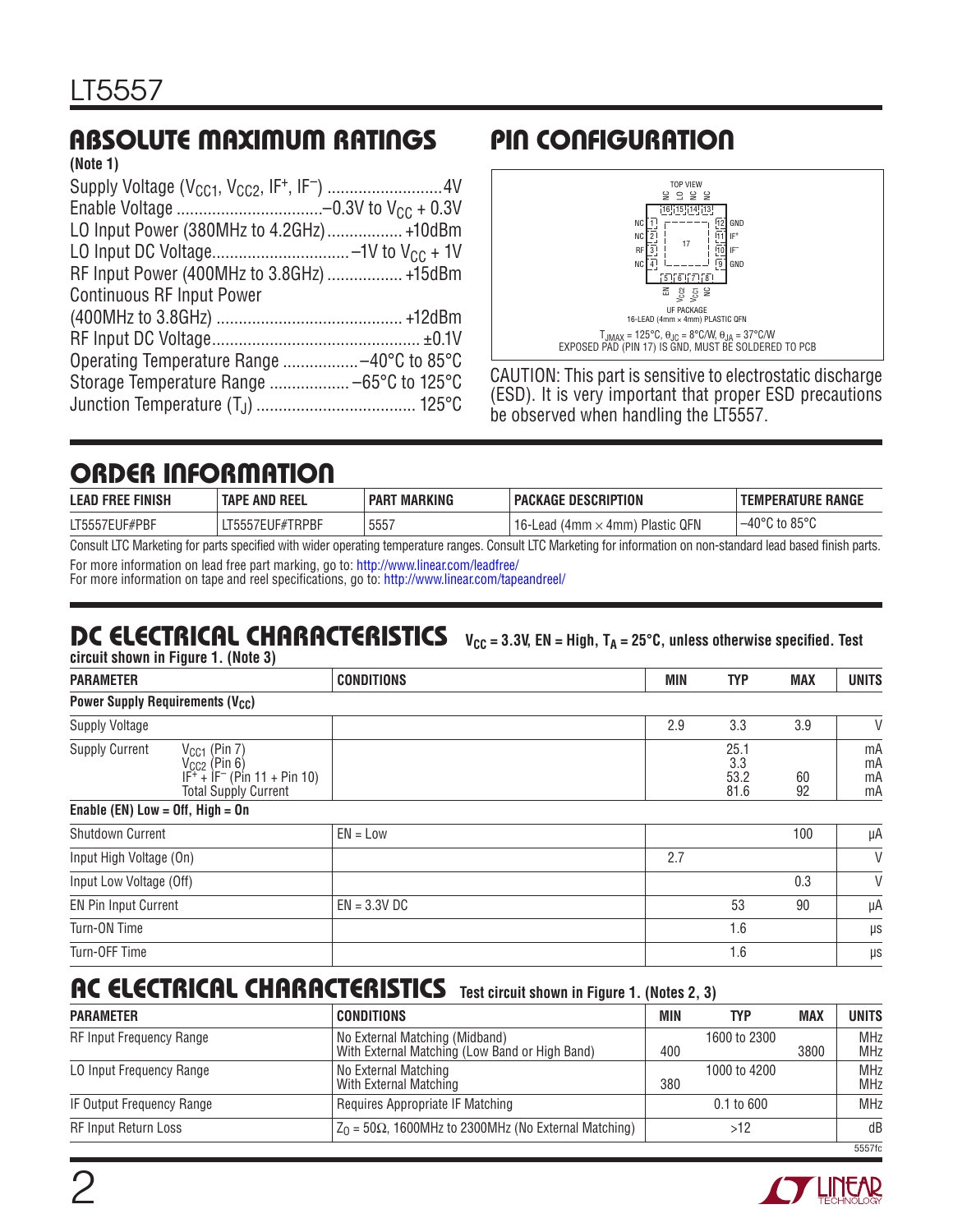#### AC **ELECTRICAL CHARACTERISTICS** Test circuit shown in Figure 1. (Notes 2, 3)

| <b>PARAMETER</b>            | CONDITIONS                                                      | MIN     | TYP                 | <b>MAX</b> | UNITS      |
|-----------------------------|-----------------------------------------------------------------|---------|---------------------|------------|------------|
| <b>LO Input Return Loss</b> | $Z_0$ = 50 $\Omega$ , 1000MHz to 5000MHz (No External Matching) |         | >10                 |            | dB         |
| IF Output Impedance         | Differential at 240MHz                                          |         | $529\Omega$   2.6pF |            | R  C       |
| <b>LO Input Power</b>       | 1200MHz to 4200MHz<br>S80MHz to 1200MHz!                        | ہ—<br>÷ | —5                  |            | dBm<br>dBm |

Standard Downmixer Application: V<sub>CC</sub> = 3.3V, EN = High, T<sub>A</sub> = 25°C, P<sub>RF</sub> = -6dBm (-6dBm/tone for 2-tone IIP3 tests, ∆f = 1MHz), f<sub>LO</sub> **= fRF – fIF, PLO = –3dBm (0dBm for 450MHz and 900MHz tests), IF output measured at 240MHz, unless otherwise noted. Test circuit shown in Figure 1. (Notes 2, 3, 4)**

| <b>PARAMETER</b>                                                  | <b>CONDITIONS</b>                                                                                                                                                                             | <b>MIN</b><br><b>TYP</b>                             | <b>MAX</b> | <b>UNITS</b>                                  |
|-------------------------------------------------------------------|-----------------------------------------------------------------------------------------------------------------------------------------------------------------------------------------------|------------------------------------------------------|------------|-----------------------------------------------|
| <b>Conversion Gain</b>                                            | $RF = 450MHz$ , IF = 70MHz, High Side LO<br>$RF = 900MHz$ . IF = 140MHz<br>$RF = 1750MHz$<br>$RF = 1950MHz$<br>$RF = 2150MHz$<br>$RF = 2600MHz$ , IF = 360MHz<br>$RF = 3600MHz$ , IF = 450MHz | 2.9<br>3.3<br>3.0<br>2.9<br>2.9<br>2.5<br>1.7        |            | dB<br>dB<br>dB<br>dB<br>dB<br>dB<br>dB        |
| Conversion Gain vs Temperature                                    | $T_A = -40^{\circ}C$ to 85 $^{\circ}C$ , RF = 1950MHz                                                                                                                                         | $-0.0217$                                            |            | dB/°C                                         |
| Input 3rd Order Intercept                                         | $RF = 450MHz$ , IF = 70MHz, High Side LO<br>$RF = 900MHz$ , IF = 140MHz<br>$RF = 1750MHz$<br>$RF = 1950MHz$<br>$RF = 2150MHz$<br>$RF = 2600MHz$ , IF = 360MHz<br>$RF = 3600MHz$ , IF = 450MHz | 24.1<br>25.6<br>25.5<br>24.7<br>24.3<br>23.7<br>23.5 |            | dBm<br>dBm<br>dBm<br>dBm<br>dBm<br>dBm<br>dBm |
| Single-Sideband Noise Figure                                      | $RF = 450MHz$ , IF = 70MHz, High Side LO<br>$RF = 900MHz$ , IF = 140MHz<br>$RF = 1750MHz$<br>$RF = 1950MHz$<br>$RF = 2150MHz$<br>$RF = 2600MHz$ , IF = 360MHz<br>$RF = 3600MHz$ , IF = 450MHz | 12.7<br>10.6<br>11.3<br>11.7<br>12.8<br>13.2<br>15.4 |            | dB<br>dB<br>dB<br>dB<br>dB<br>dB<br>dB        |
| LO to RF Leakage                                                  | $f10$ = 380MHz to 1600MHz<br>$f_{1,0} = 1600$ MHz to 4000MHz                                                                                                                                  | $\le -50$<br>$≤-45$                                  |            | dBm<br>dBm                                    |
| LO to IF Leakage                                                  | $f10$ = 380MHz to 2200MHz<br>$f_{10} = 2200$ MHz to 4000MHz                                                                                                                                   | $\leq -42$<br>$≤-38$                                 |            | dBm<br>dBm                                    |
| RF to LO Isolation                                                | $f_{RF}$ = 400MHz to 1700MHz<br>$f_{RF}$ = 1700MHz to 3800MHz                                                                                                                                 | $>50$<br>$>42$                                       |            | dB<br>dB                                      |
| RF to IF Isolation                                                | $f_{BF}$ = 400MHz to 2300MHz<br>$f_{RF}$ = 2300MHz to 3800MHz                                                                                                                                 | >41<br>>37                                           |            | dB<br>dB                                      |
| 2RF-2LO Output Spurious Product<br>$(f_{RF} = f_{L0} + f_{IF}/2)$ | 900MHz: $f_{RF} = 830$ MHz at $-6$ dBm, $f_{IF} = 140$ MHz<br>1950MHz: $f_{BF} = 1830$ MHz at $-6$ dBm, $f_{IF} = 240$ MHz                                                                    | $-61$<br>$-53$                                       |            | dBc<br>dBc                                    |
| 3RF-3LO Output Spurious Product<br>$(f_{RF} = f_{LO} + f_{IF}/3)$ | 900MHz: $f_{RF}$ = 806.67MHz at -6dBm, $f_{IF}$ = 140MHz<br>1950MHz: $f_{RF}$ = 1790MHz at -6dBm, $f_{IF}$ = 240MHz                                                                           | $-83$<br>$-70$                                       |            | dBc<br>dBc                                    |
| Input 1dB Compression                                             | $RF = 450MHz$ , IF = 70MHz, High Side LO<br>$RF = 900MHz$ , IF = 140MHz<br>$RF = 1950MHz$<br>$RF = 2600MHz$ , IF = 360MHz<br>$RF = 3600MHz$ , IF = 450MHz                                     | 10.0<br>8.8<br>8.8<br>8.6<br>9.1                     |            | dBm<br>dBm<br>dBm<br>dBm.<br>dBm              |

**Note 1:** Stresses beyond those listed under Absolute Maximum Ratings may cause permanent damage to the device. Exposure to any Absolute Maximum Rating condition for extended periods may affect device reliability and lifetime. **Note 2:** 450MHz and 900MHz performance measured with external LO and RF matching. 2600MHz and 3600MHz performance measured with external RF matching. See Figure 1 and Applications Information.

**Note 3:** The LT5557 is guaranteed functional over the –40°C to 85°C operating temperature range.

**Note 4:** SSB Noise Figure measurements performed with a small-signal noise source and bandpass filter on RF input, and no other RF signal applied.

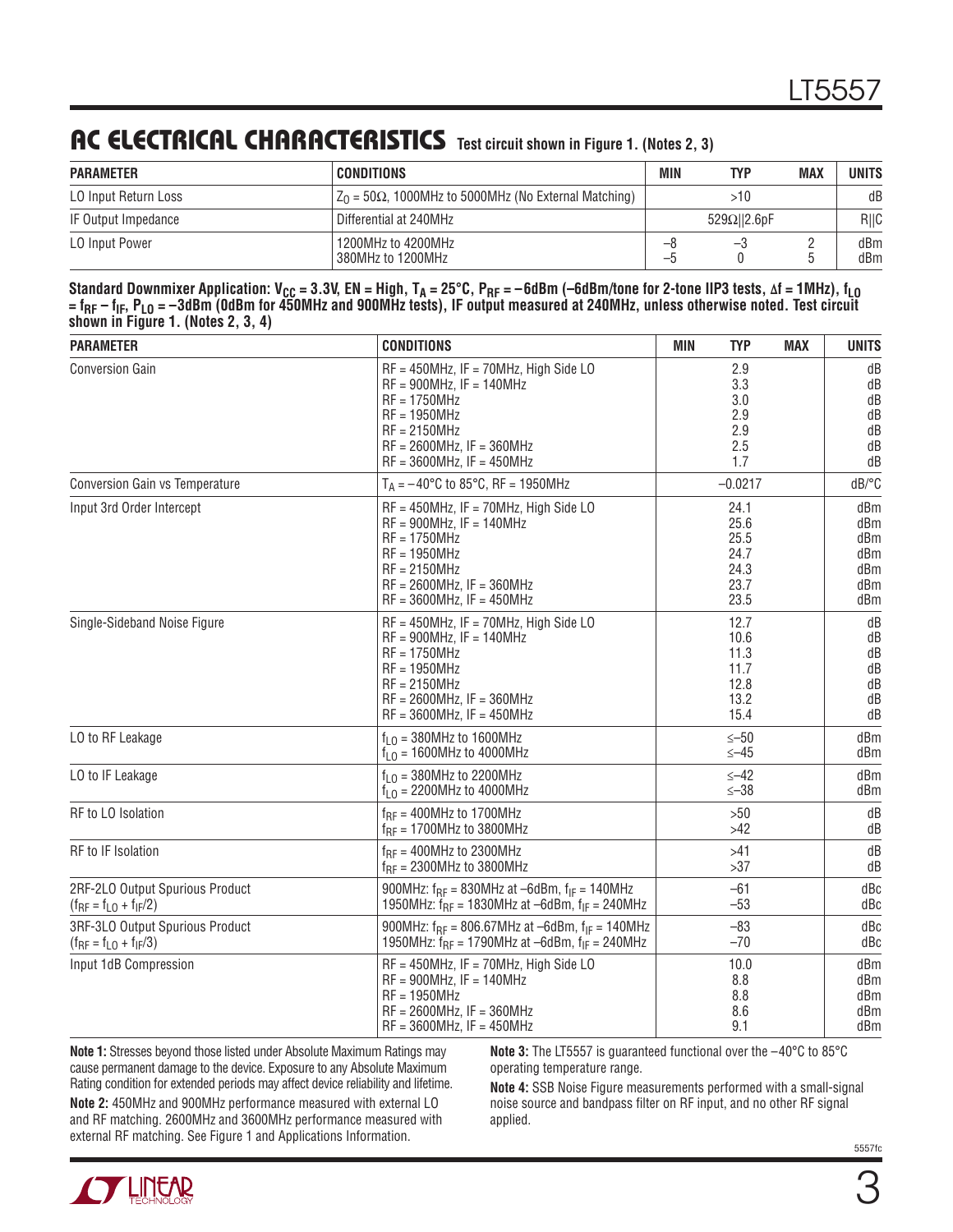#### **TYPICAL PERFORMANCE CHARACTERISTICS** V<sub>CC</sub> = 3.3V, Test circuit shown in Figure 1.

Midband (no external RF/LO matching) 240MHz IF output, P<sub>RF</sub> = –6dBm (–6dBm/tone for 2-tone IIP3 tests, ∆f = 1MHz), P<sub>LO</sub> = –3dBm, **unless otherwise noted.**



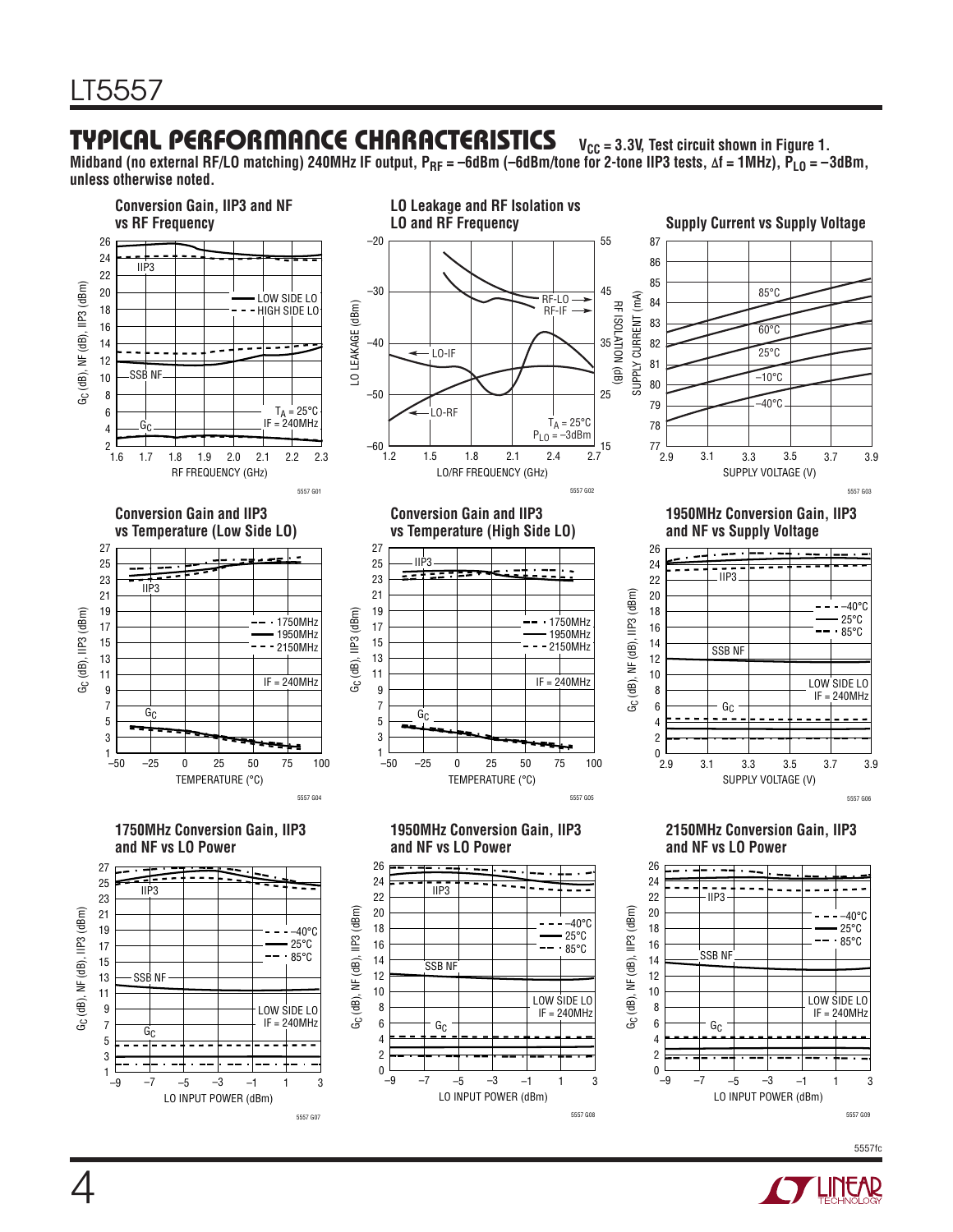#### **TYPICAL PERFORMANCE CHARACTERISTICS** V<sub>CC</sub> = 3.3V, Test circuit shown in Figure 1.

Midband (no external RF/LO matching) 240MHz IF output, P<sub>RF</sub> = –6dBm (–6dBm/tone for 2-tone IIP3 tests, ∆f = 1MHz), P<sub>LO</sub> = –3dBm, **unless otherwise noted.**



450MHz application (with external RF/LO matching) 70MHz IF output, P<sub>RF</sub> = -6dBm (-6dBm/tone for 2-tone IIP3 tests, **∆f = 1MHz), high side LO at 0dBm, unless otherwise noted.**





#### **LO Leakage vs LO Frequency 450MHz and 900MHz Applications**



# **TT LINEAR**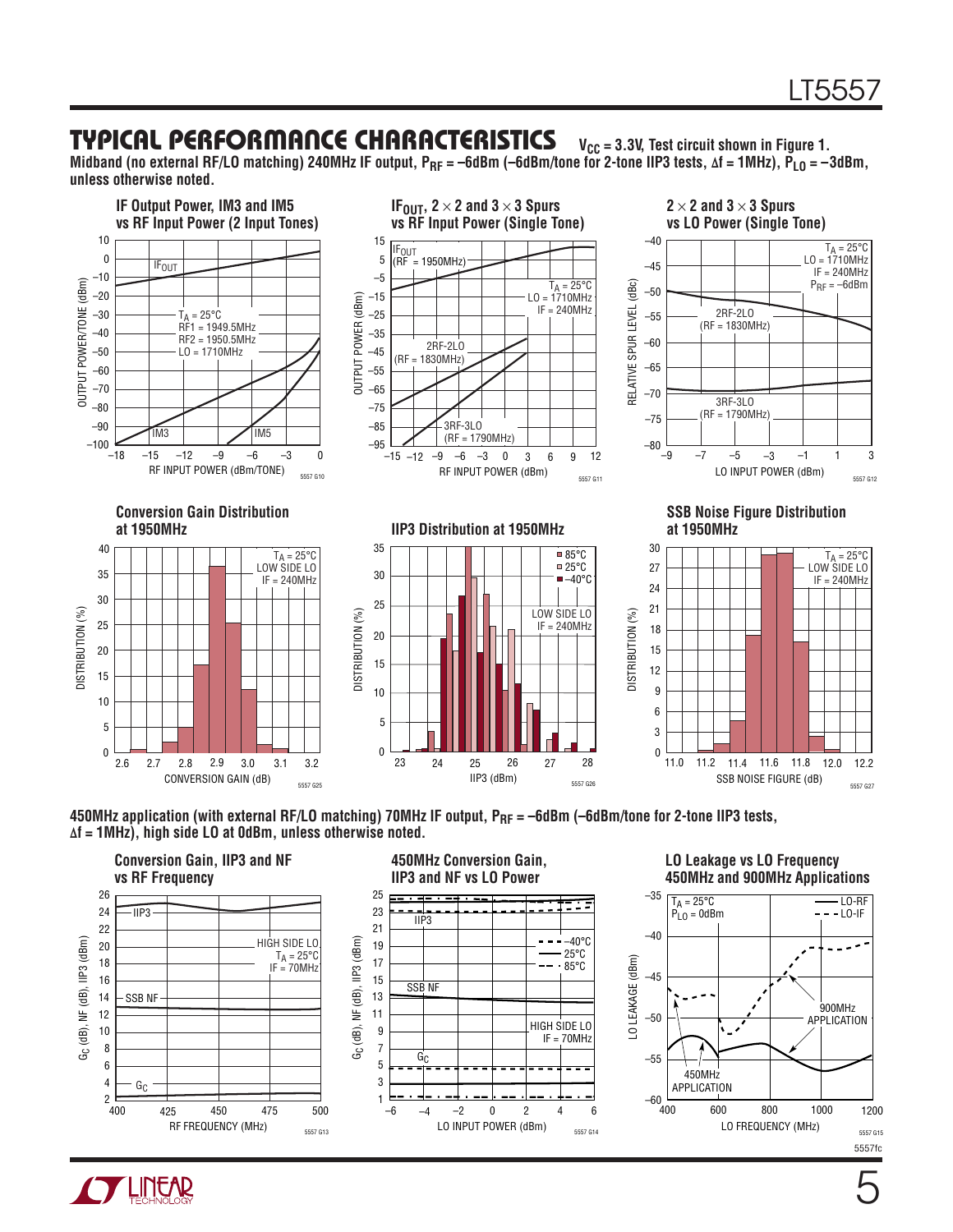#### **TYPICAL PERFORMANCE CHARACTERISTICS** V<sub>CC</sub> = 3.3V, Test circuit shown in Figure 1.

**900MHz application (with external RF/LO matching), 140MHz IF output, PRF = –6dBm (–6dBm/tone for 2-tone IIP3 tests, ∆f = 1MHz), low side LO at 0dBm, unless otherwise noted.** 



2.3GHz to 2.7GHz application (with external RF matching) 360MHz IF output, P<sub>RF</sub> = –6dBm (–6dBm/tone for 2-tone IIP3 tests, **∆f = 1MHz), PLO = –3dBm, unless otherwise noted.**







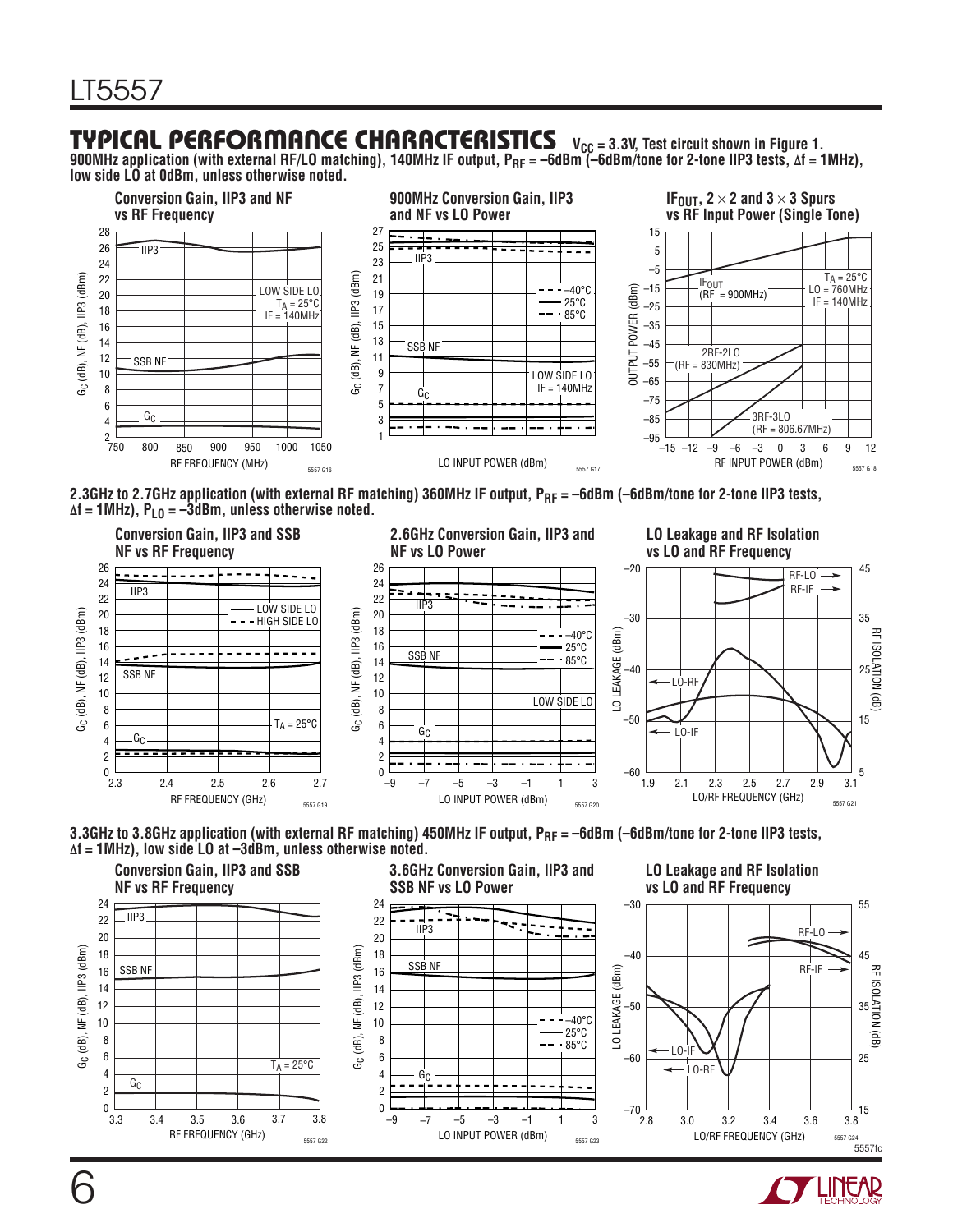#### Pin Functions

**NC(Pins 1, 2, 4, 8, 13, 14, 16):** Not Connected Internally. These pins should be grounded on the circuit board for the best LO-to-RF and LO-to-IF isolation.

**RF (Pin 3):** Single-Ended Input for the RF Signal. This pin is internally connected to the primary side of the RF input transformer, which has low DC resistance to ground. **If the RF source is not DC blocked, then a series blocking capacitor must be used**. The RF input is internally matched from 1.6GHz to 2.3GHz. Operation down to 400MHz or up to 3.8GHz is possible with simple external matching.

**EN (Pin 5):** Enable Pin. When the input enable voltage is higher than 2.7V, the mixer circuits supplied through Pins 6, 7, 10 and 11 are enabled. When the input voltage is less than 0.3V, all circuits are disabled. Typical input current is  $53\mu A$  for EN = 3.3V and  $0\mu A$  when EN = 0V. The EN pin should not be left floating. Under no conditions should the EN pin voltage exceed  $V_{CC}$  + 0.3V, even at start-up.

V<sub>CC2</sub> (Pin 6): Power Supply Pin for the Bias Circuits. Typical current consumption is 3.3mA. This pin should be externally connected to the  $V_{CG1}$  pin and decoupled with 1000pF and 1µF capacitors.

**V<sub>CC1</sub>** (Pin 7): Power Supply Pin for the LO Buffer Circuits. Typical current consumption is 25.1mA. This pin should be externally connected to the  $V_{CC2}$  pin and decoupled with 1000pF and 1µF capacitors.

**GND (Pins 9, 12):** Ground. These pins are internally connected to the backside ground for improved isolation. They should be connected to the RF ground on the circuit board, although they are not intended to replace the primary grounding through the backside contact of the package.

**IF–, IF+ (Pins 10, 11):** Differential Outputs for the IF Signal. An impedance transformation may be required to match the outputs. These pins must be connected to  $V_{CC}$ through impedance matching inductors, RF chokes or a transformer center tap. Typical current consumption is 26.6mA each (53.2mA total).

**LO (Pin 15):** Single-Ended Input for the Local Oscillator Signal. This pin is internally connected to the primary side of the LO transformer, which is internally DC blocked. An external blocking capacitor is not required. The LO input is internally matched from 1GHz to 5GHz. Operation down to 380MHz is possible with simple external matching.

**Exposed Pad (Pin 17):** Circuit Ground Return for the Entire IC. This must be soldered to the printed circuit board ground plane.

#### Block Diagram



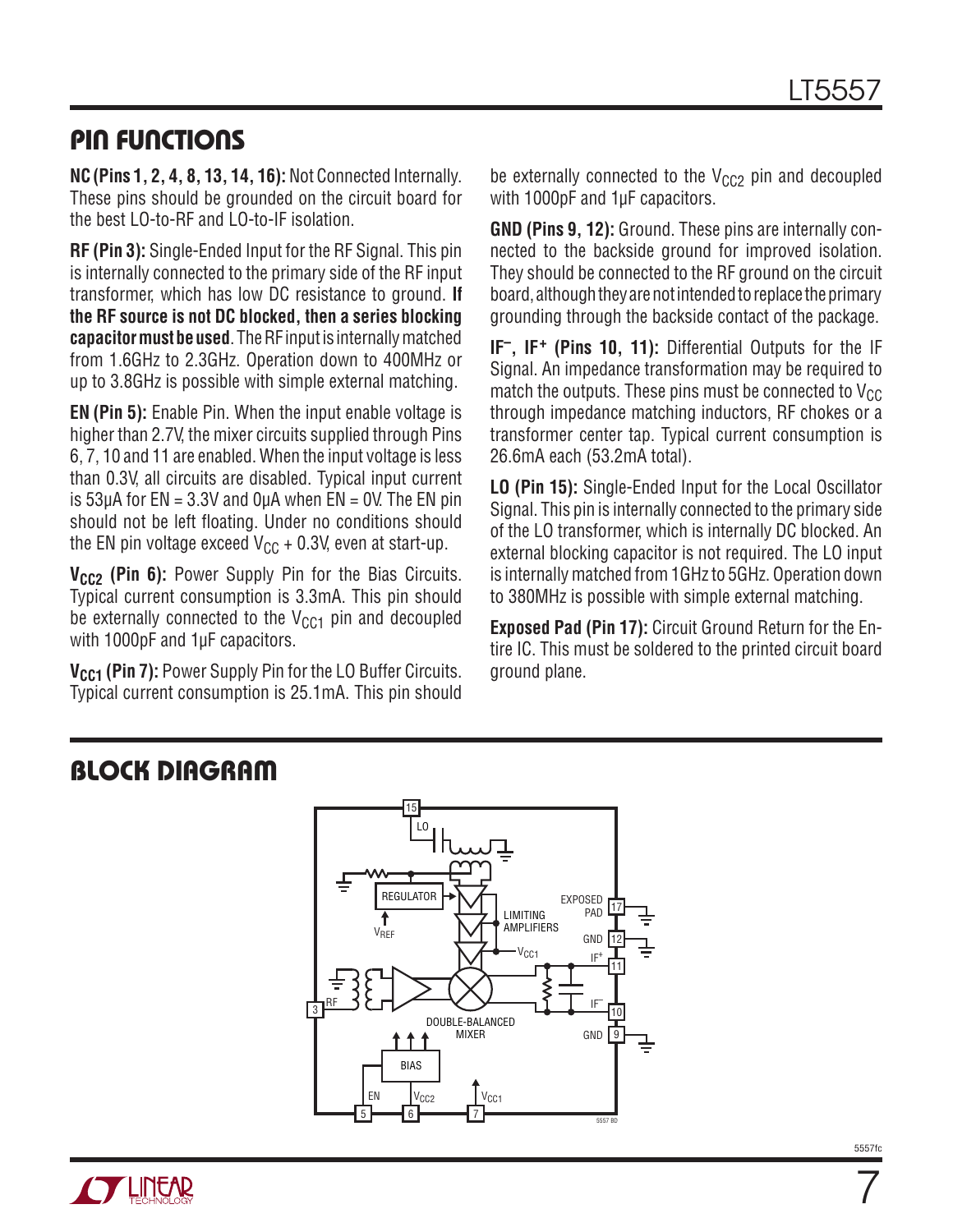## Test Circuits



| <b>REF DES</b> | <b>VALUE</b>       | <b>SIZE</b> | I PART NUMBER      | <b>REF DES</b> | <b>VALUE</b> | <b>SIZE</b> | <b>PART NUMBER</b>           |
|----------------|--------------------|-------------|--------------------|----------------|--------------|-------------|------------------------------|
| C1             | 1000pF             | 0402        | AVX 04025C102JAT   | L4. C4. C5     |              | 0402        | See Applications Information |
| C <sub>2</sub> | 1uF                | 0603        | i AVX 0603ZD105KAT |                | 82nH         | 0603        | Toko LLQ1608-F82NG           |
| C <sub>3</sub> | 2.2 <sub>D</sub> F | 0402        | AVX 04025A2R2BAT   |                | 8:           |             | Mini-Circuits TC8-1+         |

#### **Figure 1. Standard Downmixer Test Schematic—Transformer-Based Bandpass IF Matching (240MHz IF)**



| <b>REF DES</b> | <b>VALUE</b>       | <b>SIZE</b> | I PART NUMBER    | <b>REF DES</b> | <b>VALUE</b>       | <b>SIZE</b> | <b>PART NUMBER</b>           |
|----------------|--------------------|-------------|------------------|----------------|--------------------|-------------|------------------------------|
| C1, C3         | 000 <sub>pF</sub>  | 0402        | AVX 04025C102JAT | L4, C4, C5     |                    | 0402        | See Applications Information |
| C <sub>2</sub> | 1uF                | 0603        | AVX 0603ZD105KAT | L1. L2         | 100nH              | 0603        | Toko LL1608-FSLR10J          |
| C6, C7         | 4.7 <sub>D</sub> F | 0402        | AVX 04025A4R7CAT | L3             | 150 <sub>n</sub> H | 0603        | Toko LL1608-FSLR15J          |

#### **Figure 2. Downmixer Test Schematic—Discrete IF Balun Matching (240MHz IF)**



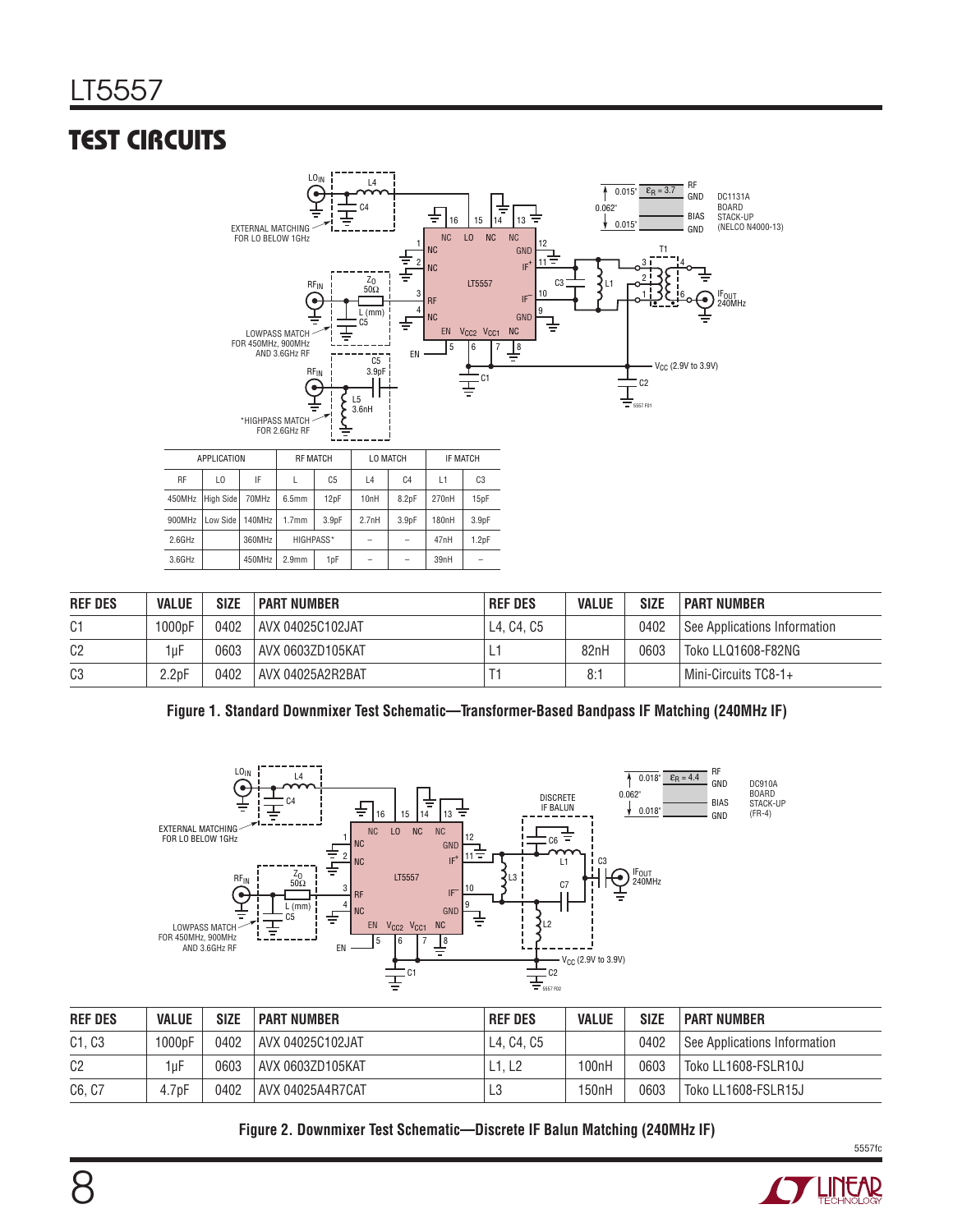#### **Introduction**

The LT5557 consists of a high linearity double-balanced mixer, RF buffer amplifier, high speed limiting LO buffer amplifier and bias/enable circuits. The RF and LO inputs are both single ended. The IF output is differential. Low side or high side LO injection can be used.

Two evaluation circuits are available. The standard evaluation circuit, shown in Figure 1, incorporates transformerbased IF matching and is intended for applications that require the highest dynamic range and the widest IF bandwidth. The second evaluation circuit, shown in Figure 2, replaces the IF transformer with a discrete IF balun for reduced solution cost and size. The discrete IF balun delivers higher conversion gain, but slightly degraded IIP3 and noise figure, and reduced IF bandwidth.

#### **RF Input Port**

The mixer's RF input, shown in Figure 3, consists of an integrated transformer and a high linearity differential amplifier. The primary terminals of the transformer are connected to the RF input (Pin 3) and ground. The secondary side of the transformer is internally connected to the amplifier's differential inputs. The DC resistance of the primary is 4.2Ω. **If the RF source has DC voltage present, then a coupling capacitor must be used in series with the RF input pin.**

The RF input is internally matched from 1.6GHz to 2.3GHz, requiring no external components over this frequency range. The input return loss, shown in Figure 4a, is typically 12dB at the band edges. The input match at the lower



band edge can be optimized with a series 3.9pF capacitor at Pin 3, which improves the 1.6GHz return loss to greater than 25dB. Likewise, the 2.3GHz match can be improved to greater than 25dB with a series 1.5nH inductor. A series 2.7nH/2.2pF network will simultaneously optimize the lower and upper band edges and expand the RF input bandwidth to 1.2GHz-2.5GHz. Measured RF input return losses for these three cases are also plotted in Figure 4a.

Alternatively, the input match can be shifted as low as 400MHz or up to 3800MHz by adding a shunt capacitor (C5) to the RF input. A 450MHz input match is realized with C5 = 12pF, located 6.5mm away from Pin 3 on the evaluation board's 50Ω input transmission line. A 900MHz input match requires C5 = 3.9pF, located at 1.7mm. A 3.6GHz input match is realized with  $C_5 = 1pF$ , located at 2.9mm.



**Y LINUAR**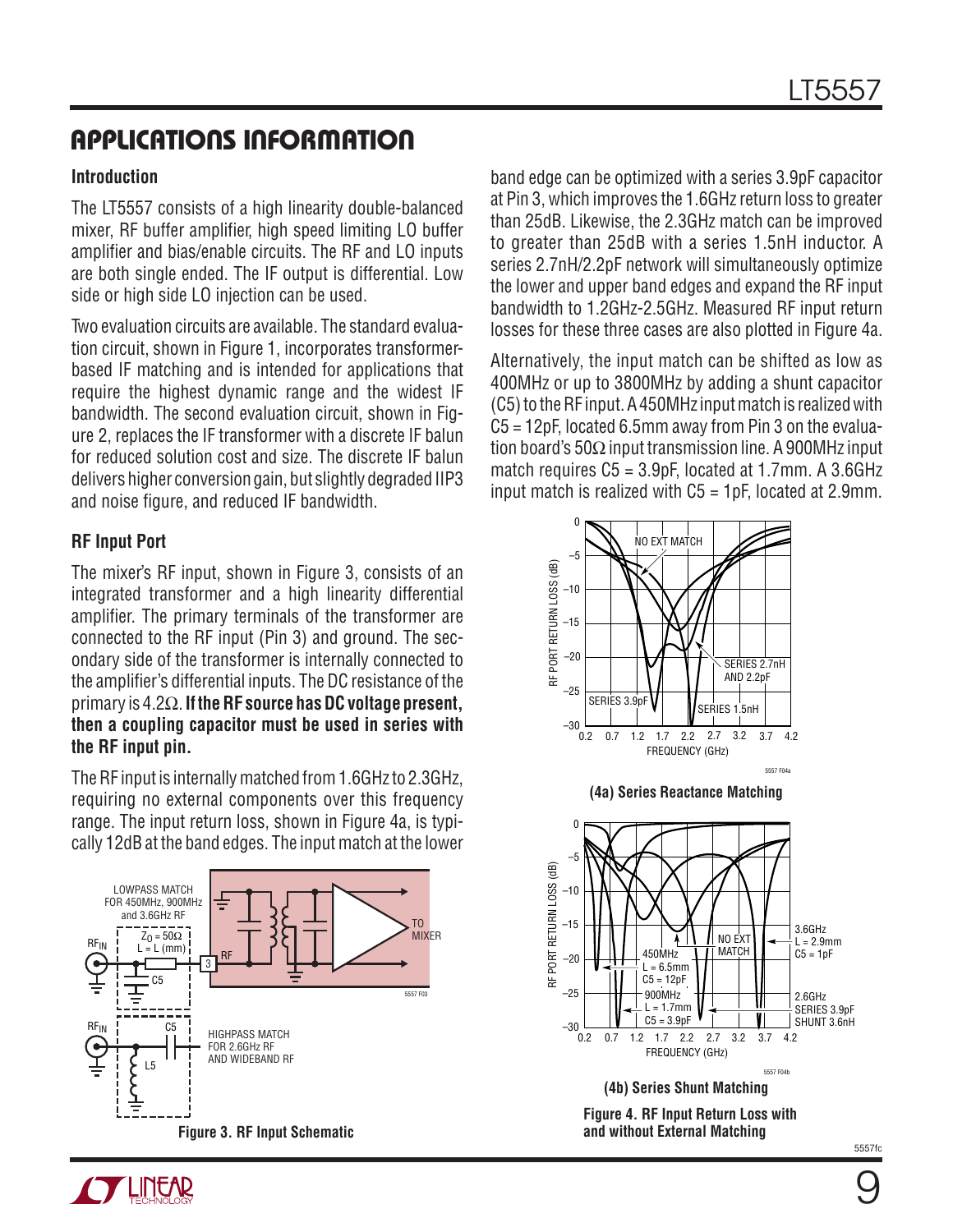This series transmission line/shunt capacitor matching topology allows the LT5557 to be used for multiple frequency standards without circuit board layout modifications. The series transmission line can also be replaced with a series chip inductor for a more compact layout.

Input return losses for the 450MHz, 900MHz, 2.6GHz and 3.6GHz applications are plotted in Figure 4b. The input return loss with no external matching is repeated in Figure 4b for comparison. The 2.6GHz RF input match uses the highpass matching network shown in Figures 1 and 3 with  $C5 = 3.9pF$  and  $L5 = 3.6nH$ . The highpass input matching network is also used to create a wideband or dual-band input match. For example, with  $C5 = 3.3pF$ and L5 = 10nH, the RF input is matched from 800MHz to 2.2GHz, with optimum matching in the 800MHz to 1.1GHz and 1.6GHz to 2.2GHz bands, simultaneously.

RF input impedance and S11 versus frequency (with no external matching) are listed in Table 1 and referenced to Pin 3. The S11 data can be used with a microwave circuit simulator to design custom matching networks and simulate board level interfacing to the RF input filter.

#### **LO Input Port**

The mixer's LO input, shown in Figure 5, consists of an integrated transformer and high speed limiting differential amplifiers. The amplifiers are designed to precisely drive the mixer for the highest linearity and the lowest noise figure. An internal DC blocking capacitor in series with the transformer's primary eliminates the need for an external blocking capacitor.

The LO input is internally matched from 1GHz to 5GHz. The input match can be shifted down, as low as 750MHz, with a single shunt capacitor (C4) on Pin 15. One example is plotted in Figure 6 where  $C4 = 2.7pF$  produces a 750MHz to 1GHz match.

LO input matching below 750MHz requires the series inductor (L4)/shunt capacitor (C4) network shown in Figure 5. Two examples are plotted in Figure 6, where L4 = 2.7nH/C4 = 3.9pF produces a 650MHz to 830MHz match and  $L4 = 10nH/C4 = 8.2pF$  produces a 460MHz to 560MHz match. The evaluation boards do not include pads for L4, so the circuit trace needs to be cut near Pin 15 to insert L4. A low cost multilayer chip inductor is adequate for L4.





**Figure 5. LO Input Schematic**



5557fc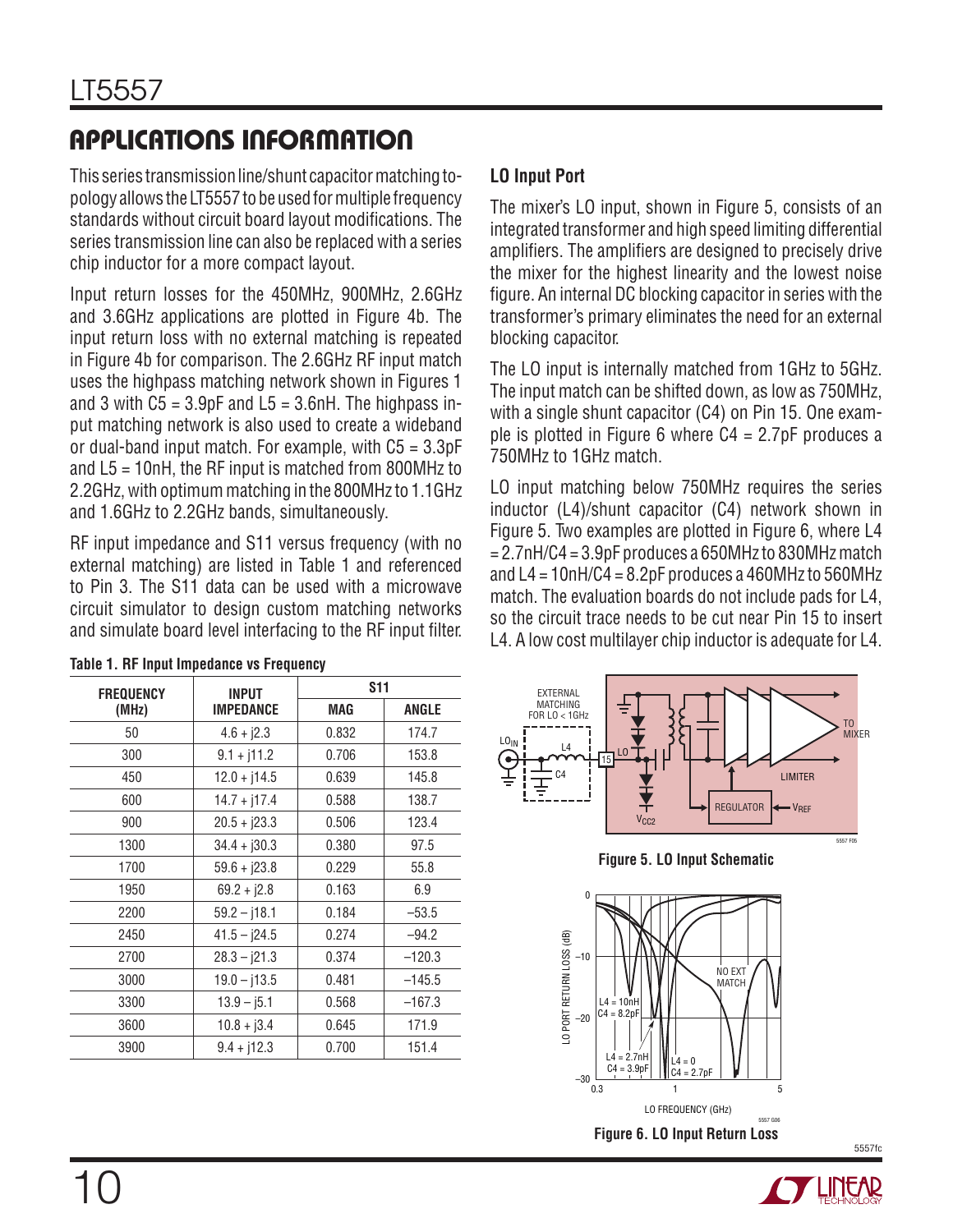The optimum LO drive is –3dBm for LO frequencies above 1.2GHz, although the amplifiers are designed to accommodate several dB of LO input power variation without significant mixer performance variation. Below 1.2GHz, 0dBm LO drive is recommended for optimum noise figure, although –3dBm will still deliver good conversion gain and linearity.

Custom matching networks can be designed using the port impedance data listed in Table 2. This data is referenced to the LO pin with no external matching.

| <b>FREQUENCY</b> | <b>INPUT</b>     | <b>S11</b> |          |  |
|------------------|------------------|------------|----------|--|
| (MHz)            | <b>IMPEDANCE</b> | MAG        | ANGLE    |  |
| 50               | $10.0 - j326$    | 0.991      | $-17.4$  |  |
| 300              | $8.5 - j41.9$    | 0.820      | $-99.2$  |  |
| 500              | $11.8 - j10.1$   | 0.632      | $-155.9$ |  |
| 700              | $18.8 + j10.9$   | 0.474      | 151.8    |  |
| 900              | $35.0 + j27.4$   | 0.350      | 100.8    |  |
| 1200             | 72.9 + j19.3     | 0.241      | 31.3     |  |
| 1500             | $70.0 - 112.6$   | 0.196      | $-26.1$  |  |
| 1800             | $55.0 - j17.0$   | 0.167      | $-64.3$  |  |
| 2200             | $47.8 - j9.7$    | 0.102      | $-97.2$  |  |
| 2600             | $53.6 - j1.9$    | 0.039      | $-26.8$  |  |
| 3000             | $66.7 + j0.7$    | 0.143      | 2.1      |  |
| 3500             | $82.1 - j13.9$   | 0.263      | $-17.4$  |  |
| 4000             | $69.0 - j30.1$   | 0.290      | $-43.5$  |  |
| 4500             | $43.7 - 13.2$    | 0.154      | $-107.5$ |  |
| 5000             | $36.4 + j19.8$   | 0.271      | 111.6    |  |

|  |  |  | Table 2. LO Input Impedance vs Frequency |  |  |
|--|--|--|------------------------------------------|--|--|
|--|--|--|------------------------------------------|--|--|

#### **IF Output Port**

The IF outputs, IF<sup>+</sup> and IF<sup>-</sup>, are internally connected to the collectors of the mixer switching transistors (see Figure 7). Both pins must be biased at the supply voltage, which can be applied through the center tap of a transformer or through matching inductors. Each IF pin draws 26.6mA of supply current (53.2mA total). For optimum singleended performance, these differential outputs should be combined externally through an IF transformer or a discrete IF balun circuit. The standard evaluation board (see Figure 1) includes an IF transformer for impedance transformation and differential to single-ended transformation. A second evaluation board (see Figure 2) realizes the same functionality with a discrete IF balun circuit.

The IF output impedance can be modeled as  $560\Omega$  in parallel with 2.6pF at low frequencies. An equivalent smallsignal model (including bondwire inductance) is shown in Figure 8. Frequency-dependent differential IF output impedance is listed in Table 3. This data is referenced to the package pins (with no external components) and includes the effects of IC and package parasitics. The IF output can be matched for IF frequencies as low as several kHz or as high as 600MHz.

| Table 3. IF Output Impedance vs Frequency |  |  |  |  |  |  |
|-------------------------------------------|--|--|--|--|--|--|
|                                           |  |  |  |  |  |  |

| <b>FREQUENCY (MHz)</b> | DIFFERENTIAL OUTPUT<br><b>IMPEDANCE (R<sub>IF</sub></b> $   X_{IF}$ ) |
|------------------------|-----------------------------------------------------------------------|
|                        | $560$    - j63.7k (2.6pF)                                             |
| 70                     | 556 $   - j870 (2.6pF)$                                               |
| 140                    | 551    $-$ j440 (2.6pF)                                               |
| 190                    | 523 $   - j320 (2.6pF)$                                               |
| 240                    | 529 $   - j254 (2.6pF)$                                               |
| 300                    | 509    $-$ j200 (2.66pF)                                              |
| 360                    | 483 $   - j163 (2.7pF)$                                               |
| 450                    | $448$    - j125 (2.83pF)                                              |
| 600                    | $396$    - j92 (2.88pF)                                               |

Two methods of differential to single-ended IF matching are described:

- Transformer-based bandpass
- Discrete IF balun



**Figure 7. IF Output with External Matching**



**Figure 8. IF Output Small-Signal Model**

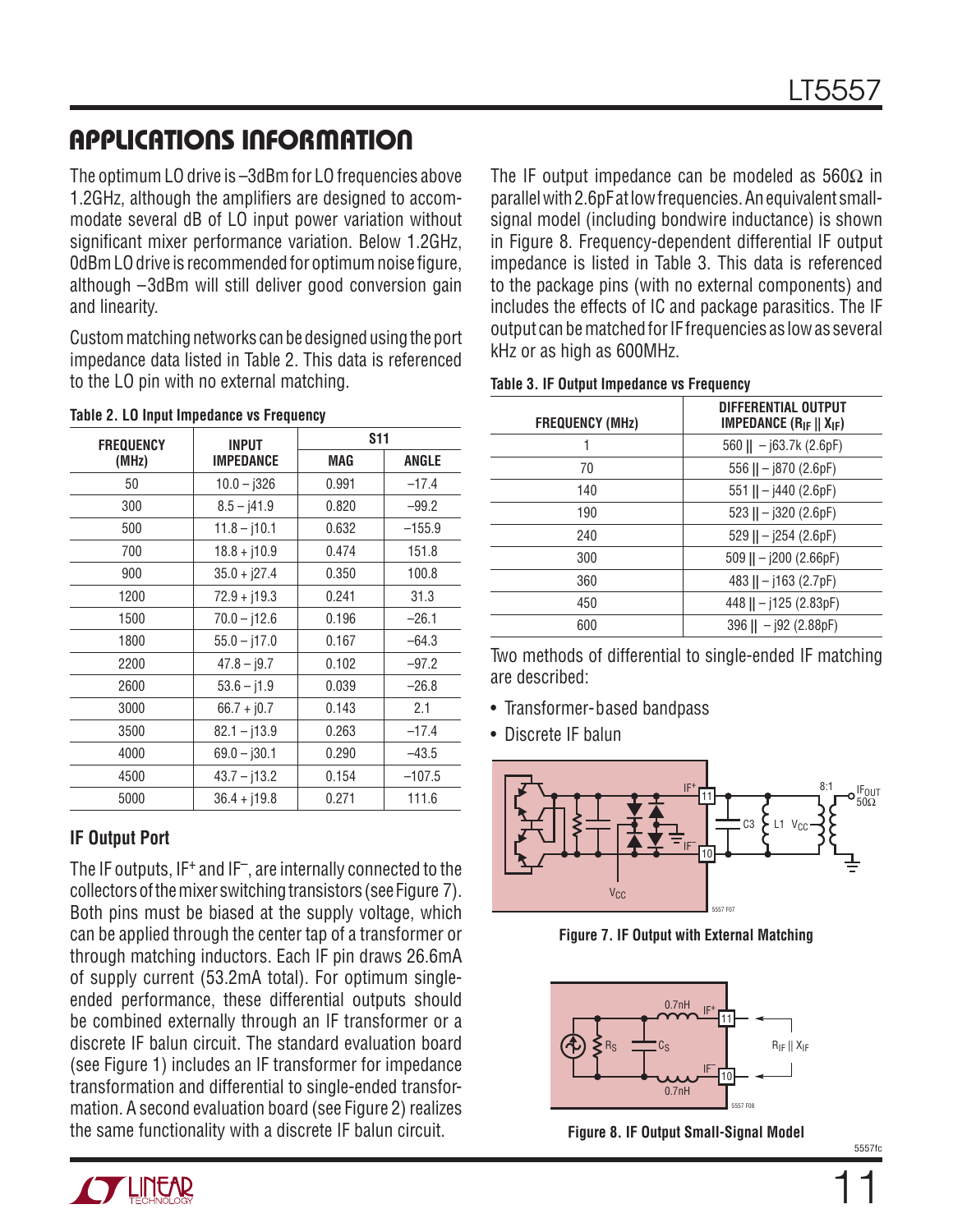#### **Transformer-Based Bandpass IF Matching**

The standard evaluation board (shown in Figure 1) uses an L-C bandpass IF matching network, with an 8:1 transformer connected across the IF pins. The L-C network maximizes mixer performance at the desired IF frequency. The transformer performs impedance transformation and provides a single-ended  $50\Omega$  output.

The value of L1 is calculated as:

L1 = 1/[(2πf<sub>IF</sub>)<sup>2</sup> • C<sub>IF</sub>]

where  $C_{IF}$  is the sum of C3 and the internal IF capacitance (listed in Table 3). The value of C3 is selected such that L1 falls on a standard value, while satisfying the desired IF bandwidth. The IF bandwidth can be estimated as:

 $BW_{IF} = 1/(2\pi R_{FFF}C_{IF})$ 

where  $R_{EFF}$ , the effective IF resistance when loaded with the transformer and inductor loss, is approximately 200 $\Omega$ .

Below 40MHz, the magnitude of the internal IF reactance is relatively high compared to the internal resistance. In this case, L1 (and C3) can be eliminated, and the 8:1 transformer alone is adequate for IF matching.

The LT5557 was characterized with IF frequencies of 70MHz, 140MHz, 240MHz, 360MHz and 450MHz. The values of L1 and C3 used for these frequencies are tabulated in Figure 1 and repeated in Figure 9. In all cases, L1 is a high-Q 0603 wire-wound chip inductor, for highest conversion gain. Low cost multilayer chip inductors can be substituted, with a slight reduction in conversion gain. The measured IF output return losses are plotted in Figure 9.



**Figure 9. IF Output Return Loss with Transformer-Based Bandpass Matching**

#### **Discrete IF Balun Matching**

For many applications, it is possible to replace the IF transformer with the discrete IF balun shown in Figure 2. The values of L1, L2, C6 and C7 are calculated to realize a 180 degree phase shift at the desired IF frequency and provide a  $50\Omega$  single-ended output, using the following equations. Inductor L3 is calculated to cancel the internal 2.6pF capacitance. L3 also supplies bias voltage to the IF<sup>+</sup> pin. Low cost multilayer chip inductors are adequate for L1, L2 and L3. C3 is a DC blocking capacitor.

L1, L2=
$$
\frac{\sqrt{R_{IF} \cdot R_{OUT}}}{\omega_{IF}}
$$

$$
C6, C7 = \frac{1}{\omega_{IF} \cdot \sqrt{R_{IF} \cdot R_{OUT}}}
$$

$$
L3 = \frac{|X_{IF}|}{\omega_{IF}}
$$

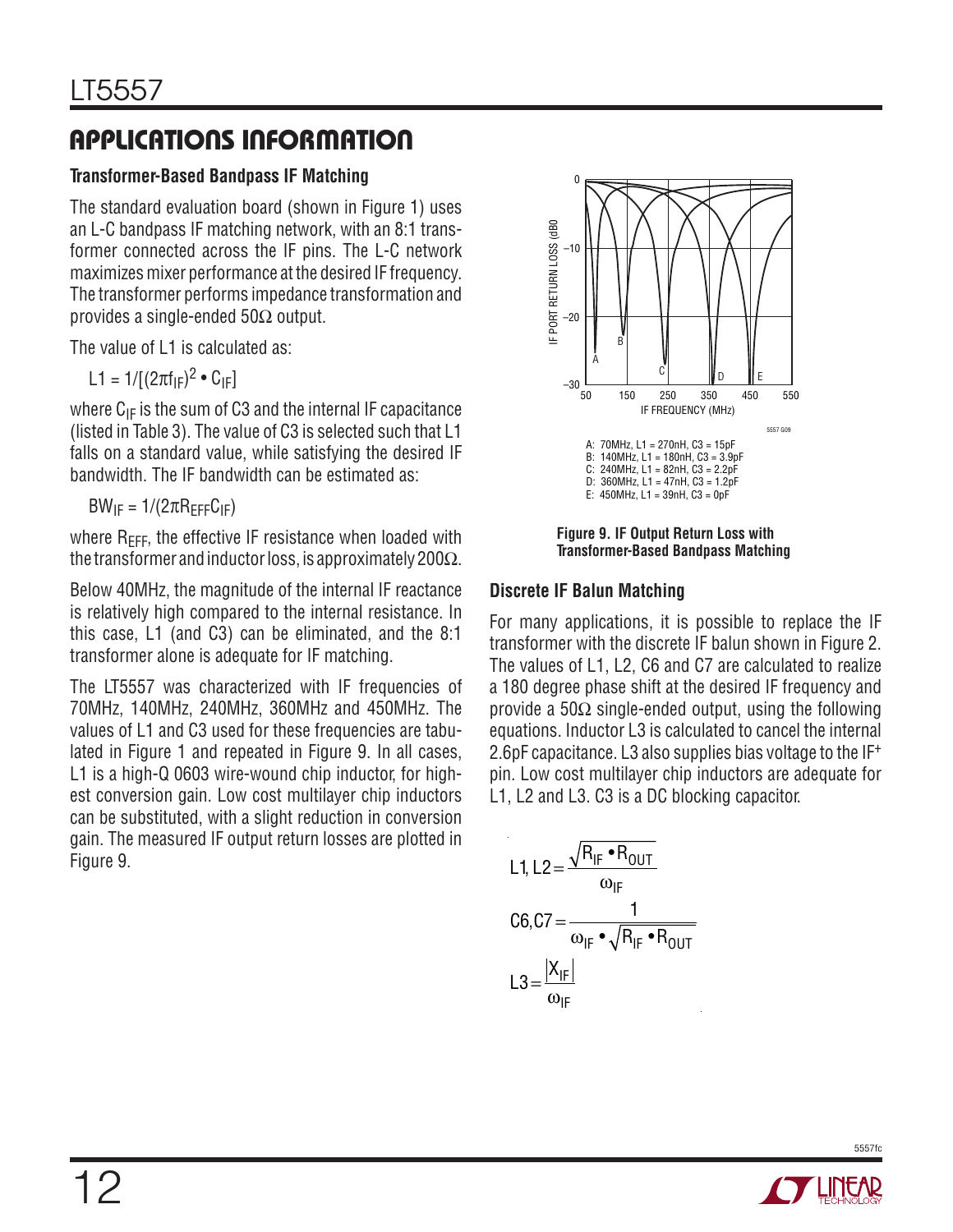These equations give a good starting point, but it is usually necessary to adjust the component values after building and testing the circuit. The final solution can be achieved with less iteration by considering the parasitics of L3 in the above calculations. Specifically, the effective parallel resistance of L3 (calculated from the manufacturer's Q data) will reduce the value of  $R_{IF}$ , which in turn influences the calculated values of  $L1$  (= L2) and C6 (= C7). Also, the effective parallel capacitance of L3 (taken from the manufacturers SRF data) must be considered, since it is in parallel with  $X_{IF}$  (from Table 3). Frequently, the calculated value for L1 does not fall on a standard value for the desired IF. In this case, a simple solution is to load the IF output with a high value external chip resistor in parallel with L3, which reduces the value of  $R_{IF}$ , until L1 is a standard value.

Discrete IF balun element values for four common IF frequencies (190MHz, 240MHz, 360MHz and 450MHz) are listed in Table 4. The 190MHz application circuit uses a 3.3k resistor in parallel with L3 as previously described. The corresponding measured IF output return losses are shown in Figure 10. Typical conversion gain, IIP3 and LO-IF leakage, versus RF input frequency for all four examples is shown in Figure 11. Typical conversion gain, IIP3 and noise figure versus IF output frequency is shown in Figure 12.

Compared to the transformer-based IF matching technique, this network delivers approximately 1dB higher conversion gain (since the IF transformer loss is eliminated), though noise figure and IIP3 are degraded slightly. The most significant performance difference, as shown in Figure 12, is the limited IF bandwidth available from the discrete approach. For low IF frequencies, the absolute bandwidth is small, whereas higher IF frequencies offer wider bandwidth.

|  | Table 5. Discrete IF Balun Element Values (R <sub>OUT</sub> = 50 $\Omega$ ) |  |  |  |  |  |  |
|--|-----------------------------------------------------------------------------|--|--|--|--|--|--|
|--|-----------------------------------------------------------------------------|--|--|--|--|--|--|

| <b>IF FREQUENCY</b><br>(MHz) | L1, L2 | C6, C7            | L3                        |
|------------------------------|--------|-------------------|---------------------------|
| 190                          | 120nH  | 6.0 <sub>pF</sub> | 270nH    $3.3$ k $\Omega$ |
| 240                          | 100nH  | 4.7 <sub>pF</sub> | 150 <sub>n</sub> H        |
| 360                          | 56nH   | 3.0 <sub>pF</sub> | 82nH                      |
| 450                          | 47nH   | 2.2pF             | 47nH                      |

**Differential IF Output Matching**



**Figure 10. IF Output Return Losses with Discrete Balun Matching**



**Figure 11. Conversion Gain, IIP3 and LO-IF Leakage vs RF Input Frequency and IF Output Frequency (in MHz) Using Discrete IF Balun Matching**



**Figure 12. Conversion Gain, IIP3 and SSB NF vs IF Output Frequency Using Discrete IF Balun Matching**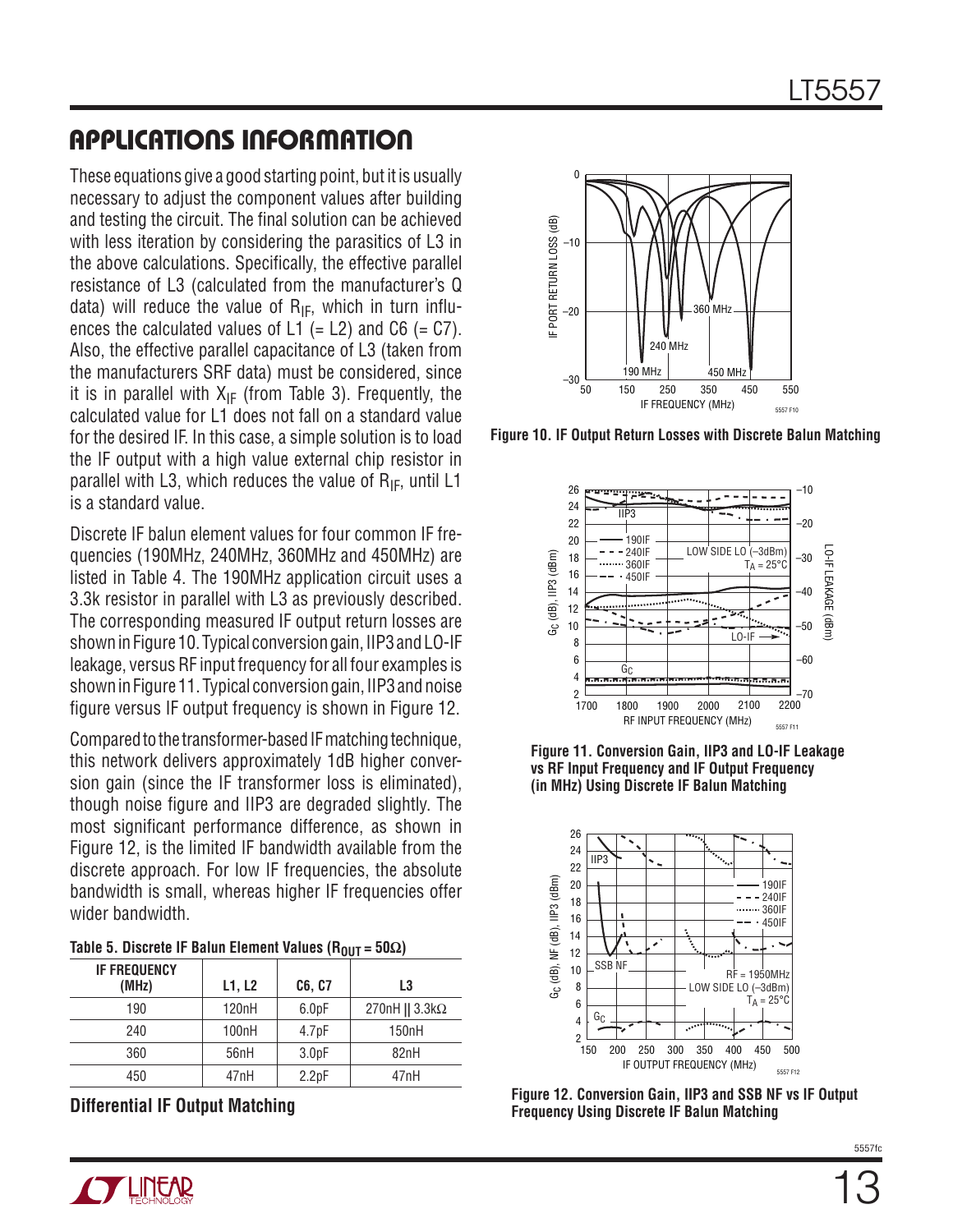For fully differential IF architectures, the mixer's IF outputs can be matched directly into a SAW filter or IF amplifier, thus eliminating the IF transformer. One example is shown in Figure 13, where the mixer's 500 $\Omega$  differential output resistance is matched into a 100Ω differential SAW filter using the tapped-capacitor technique. Inductors L1 and L2 form the inductive portion of the matching network, cancel the internal 2.6pF capacitance, and supply DC bias current to the mixer core. Capacitors C6 through C9 are the capacitive portion of the matching, and perform the impedance step-down.

The calculations for tapped-capacitor matching are cov-

#### IF AMP SAW **FILTER** C1  $\equiv$  C2 IF+ IF– L2 C<sub>6</sub> C7 C8 C9 SUPPLY DECOUPLING 'cc 5557 F13

**Figure 13. Differential IF Matching Using the Tapped-Capacitor Technique**

ered in the literature, and are not repeated here. Other differential matching options include lowpass, highpass and bandpass. The choice depends on the system performance goals, IF frequency, IF bandwidth and filter (or amplifier) input impedance. Contact the factory for applications assistance.

#### **Enable Interface**

Figure 14 shows a simplified schematic of the EN pin interface. The voltage necessary to turn on the LT5557 is 2.7V. To disable the chip, the enable voltage must be less than 0.3V. If the EN pin is allowed to float, the chip will tend to remain in its last operating state. Thus, it is not recommended that the enable function be used in this manner. If the shutdown function is not required, then the EN pin should be connected directly to  $V_{CC}$ .

The voltage at the EN pin should never exceed the power supply voltage ( $V_{CC}$ ) by more than 0.3V. If this should occur, the supply current could be sourced through the EN pin ESD diode, potentially damaging the IC.



**Figure 14. Enable Input Circuit**



5557fc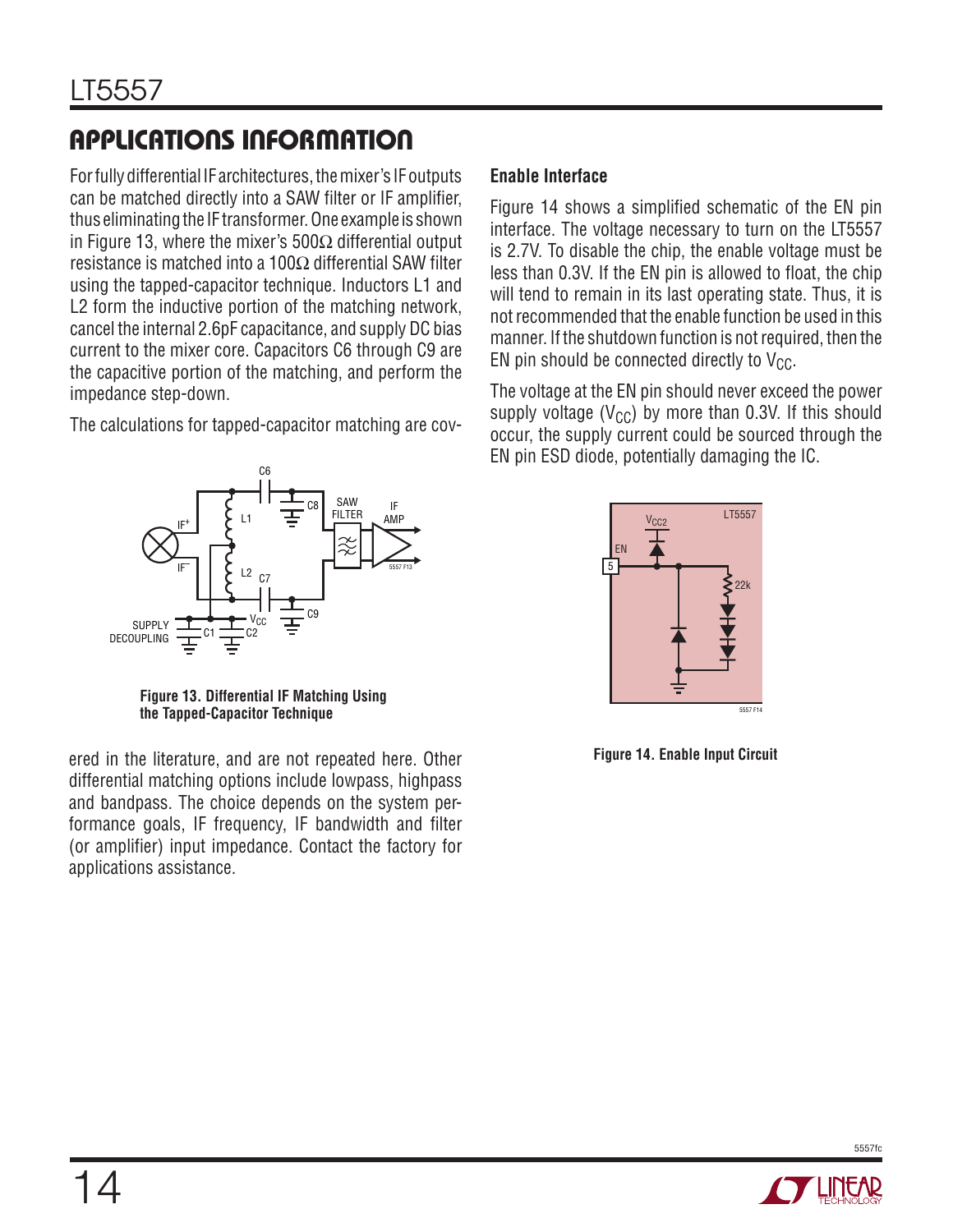







5557fc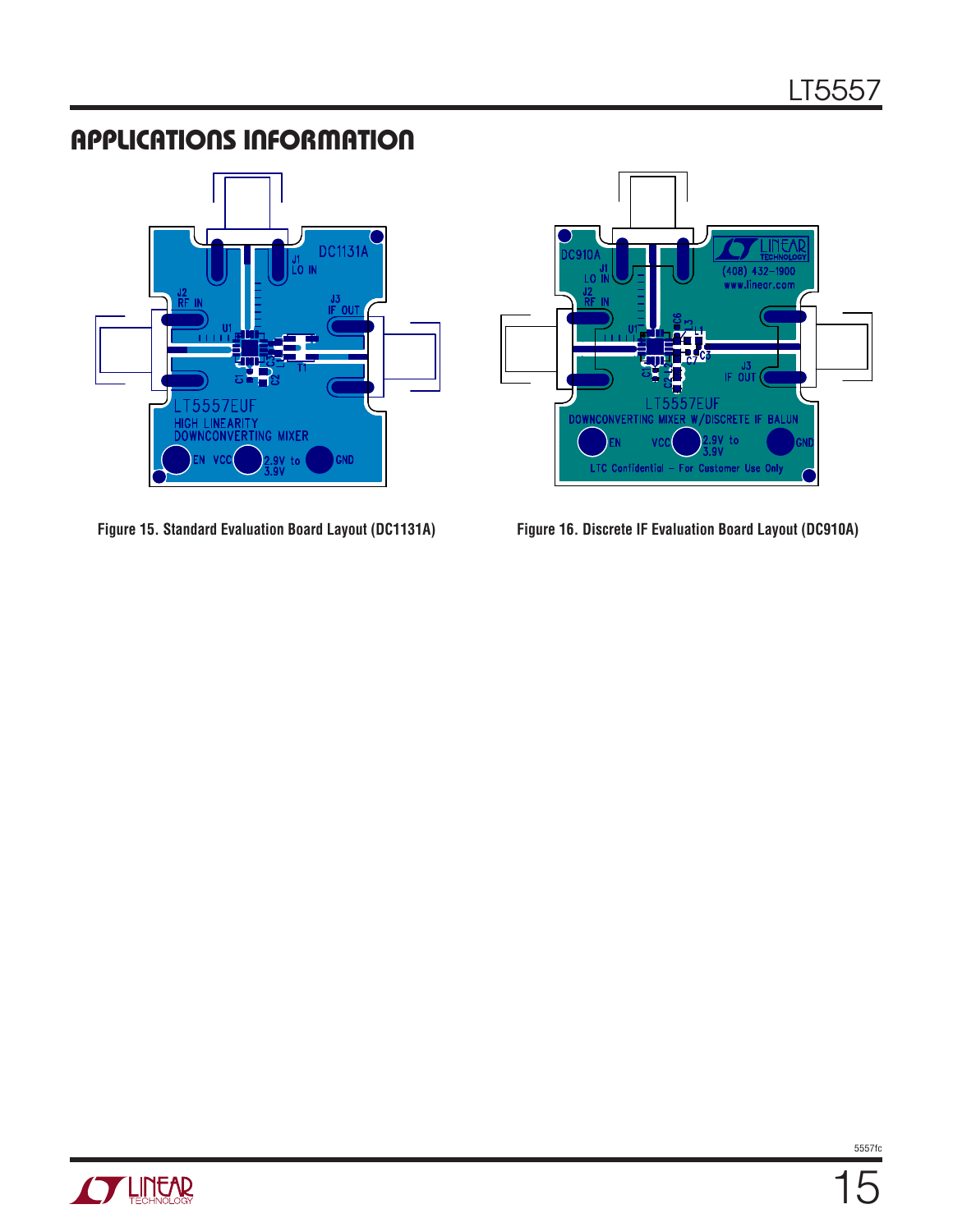### Package Description



NOTE:

1. DRAWING CONFORMS TO JEDEC PACKAGE OUTLINE MO-220 VARIATION (WGGC) 2. DRAWING NOT TO SCALE

3. ALL DIMENSIONS ARE IN MILLIMETERS

4. DIMENSIONS OF EXPOSED PAD ON BOTTOM OF PACKAGE DO NOT INCLUDE MOLD FLASH. MOLD FLASH, IF PRESENT, SHALL NOT EXCEED 0.15mm ON ANY SIDE

5. EXPOSED PAD SHALL BE SOLDER PLATED 6. SHADED AREA IS ONLY A REFERENCE FOR PIN 1 LOCATION ON THE TOP AND BOTTOM OF PACKAGE





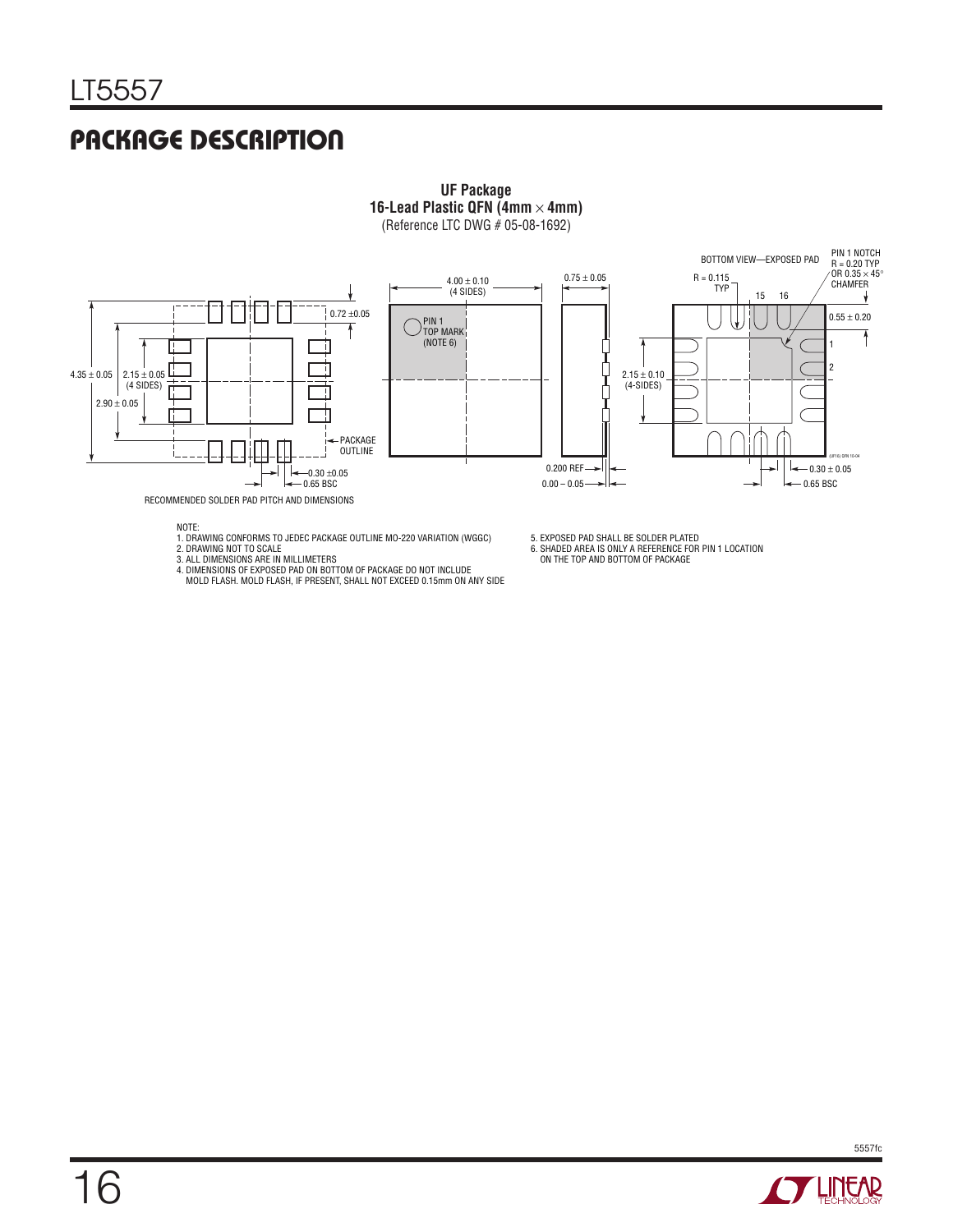#### REVISION HISTORY (Revision history begins at Rev C)

| <b>REV</b> | <b>DATE</b> | <b>DESCRIPTION</b>                                                                                                               | <b>PAGE NUMBER</b> |
|------------|-------------|----------------------------------------------------------------------------------------------------------------------------------|--------------------|
|            | 6/11        | Revised title and Features                                                                                                       |                    |
|            |             | Revised Absolute Maximum Ratings, Pin Configuration, DC Electrical Characteristics, AC Electrical Characteristics,<br>and Note 3 | 2.3                |
|            |             | <b>Updated Related Parts list</b>                                                                                                | 18                 |